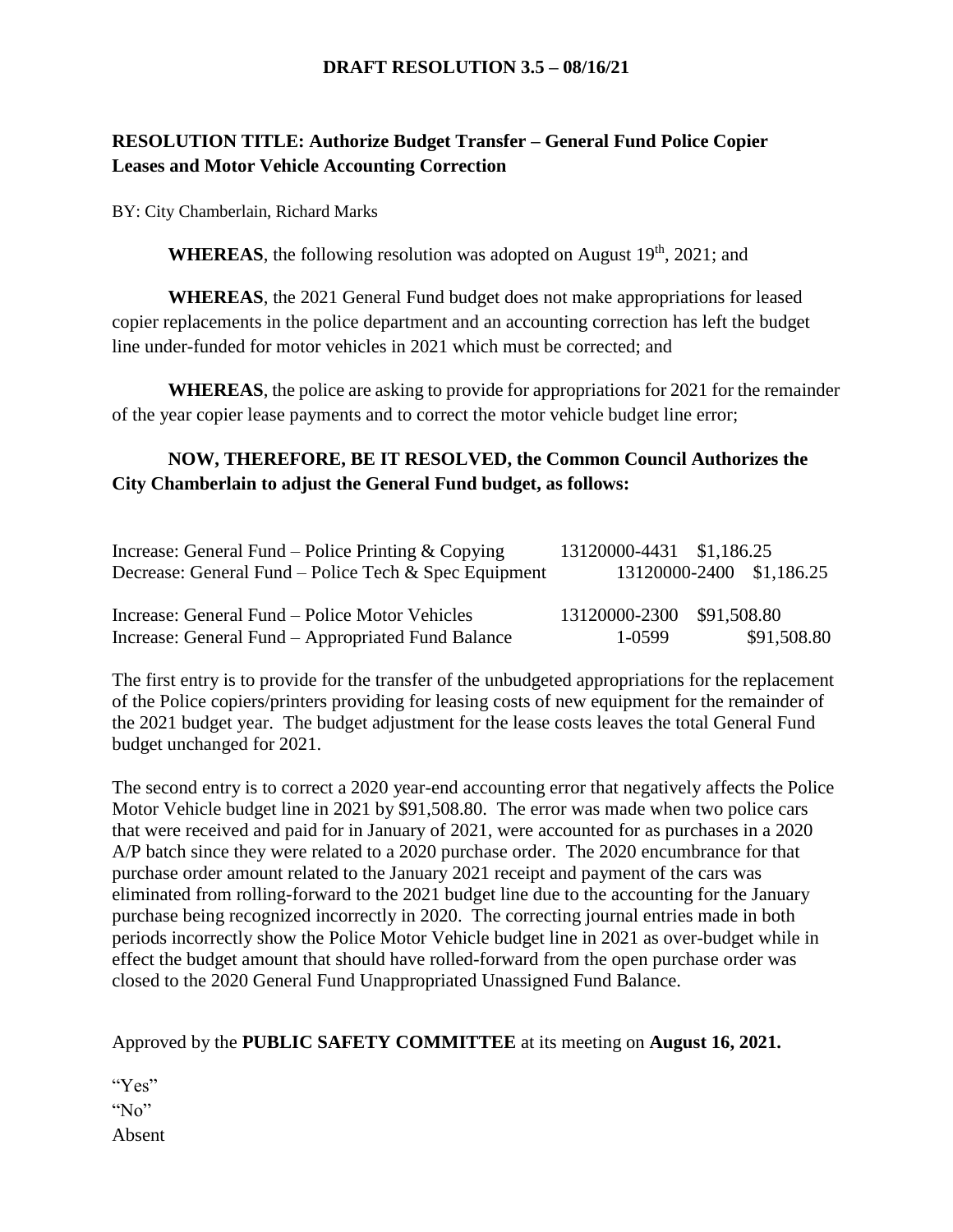#### **DRAFT RESOLUTION 3.6 – 08/16/21**

### **RESOLUTION TITLE: "Authorize Plattsburgh Housing contract – supplemental police services"**

RESOLVED: That the Mayor be authorized to sign a contract with Plattsburgh Housing Authority for the provision of Supplemental Police Services by a Plattsburgh Police Officer (September 1, 2021 – August 31, 2022). The total revenue for the City is billed on a monthly basis per the contract.

Approved by the **PUBLIC SAFETY COMMITTEE** at its meeting on **August 16, 2021.**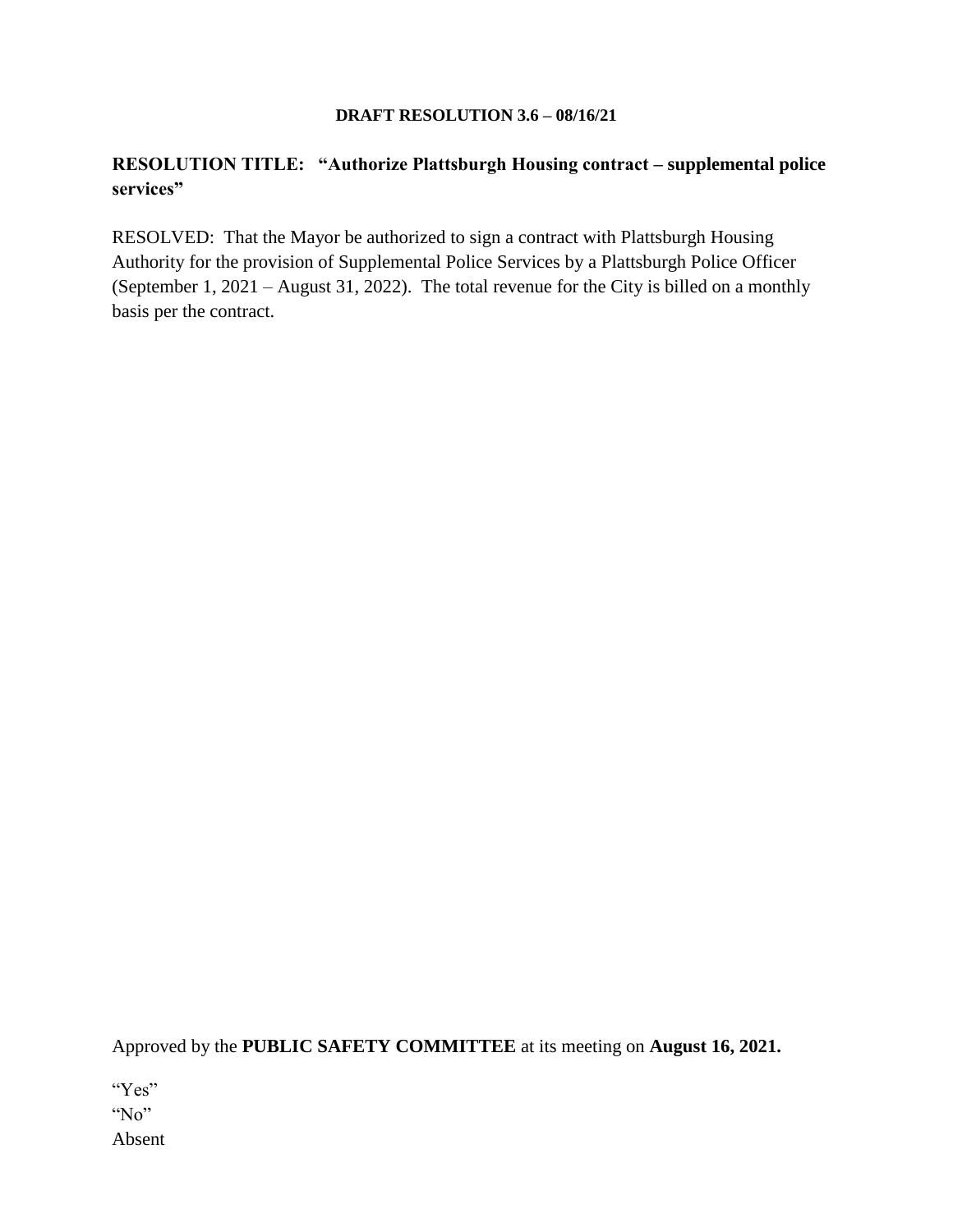#### **DRAFT RESOLUTION 3.7 – 08/16/21**

# **RESOLUTION TITLE-Budget Transfer – General Fund Police Asset Seizure Spending**

BY: Richard Marks

**WHEREAS**, the following resolution was adopted on August  $19<sup>th</sup>$ , 2021; and

**WHEREAS**, the 2021 General Fund budget makes appropriations for asset seizure fund spending from the Asset Seizure reserve in the police department; and

**WHEREAS**, the police are asking to adjust the budgeted asset seizure spending appropriations for 2021to provide for the purchase of a camera and live scan system;

# **NOW, THEREFORE, BE IT RESOLVED, the Common Council Authorizes the City Chamberlain to adjust the General Fund budget, as follows:**

Increase: General Fund – Asset Seizure Tech. & Spec. Equip 13121000-2400 \$34,010.20 Decrease: General Fund – Asset Seizure Vehicle Parts 13121000-4321 \$ 9,100.00 Decrease: General Fund – Asset Seizure Training & Education 13121000-4461 \$ 7,000.00 Decrease: General Fund – Asset Seizure Bldgs. & Grounds 13121000-4452 \$ 5,450.00 Decrease: General Fund – Asset Seizure Vehicle Repair 13121000-4452 \$ 8,000.00 Decrease: General Fund – Asset Seizure Tech. & Spec. Equip 13121000-4330 \$1,500.00 Decrease: General Fund – Asset Seizure Contracted Services 13121000-4430 \$2960.20

To provide for un-budgeted appropriations for the Police Department in the General Fund Asset Seizure Reserve budget to provide for the purchase of a camera system and a live scan system each

partially funded by Clinton County and the NYS Division of Criminal Justice Services, respectively. The budget adjustment will not increase the General Fund budget for appropriations in 2021, either for the transfer of appropriations to increase the above asset seizure accounts or for

the increase in estimated asset seizure revenue. The asset seizure reserve accounting in the General

Fund does not affect the General Fund operating results and consequently the available fund balance.

Approved by the **PUBLIC SAFETY COMMITTEE** at its meeting on **August 16, 2021.**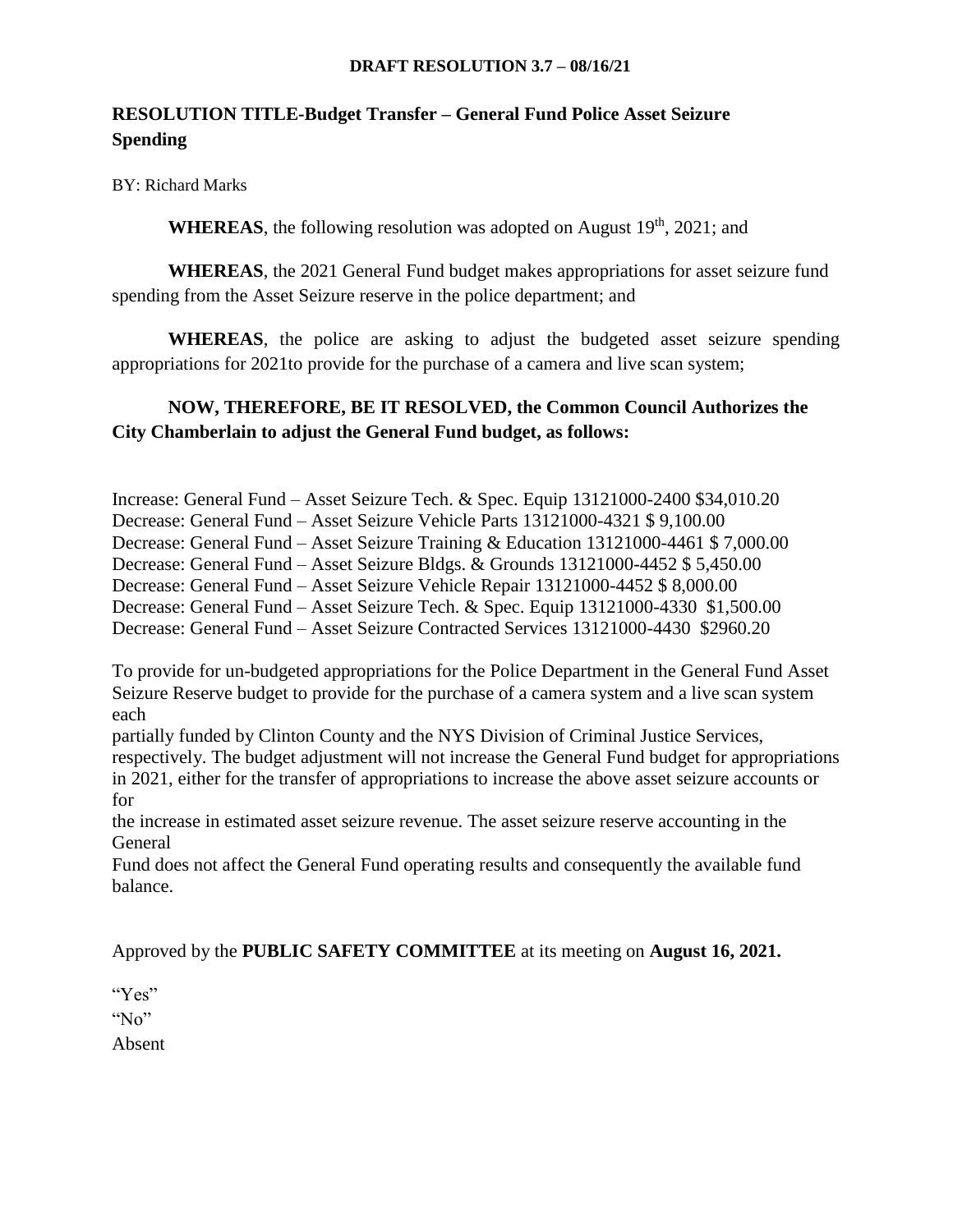#### **DRAFT RESOLUTION 3.8 – 08/16/2021**

### **RESOLUTION TITLE - Authorize two Police Department employees to travel to New Orleans for the "International Association of Chiefs of Police"**

BY: Lieutenant Jarrod Trombley

**BE IT RESOLVED**, in accordance with the request therefore the Common Council approves the following, two Police Department employees to travel to New Orleans, LA for the "International Association of Chiefs of Police Conference. This conference is beneficial for the ongoing growth of our department as Police Departments all over the country face new challenges. The conference allows us to learn about new technology, equipment, cost savings, grant opportunities, officer mental health and wellness as well as training and education. The total cost should not exceed \$3,485.52 and will be paid for by asset forfeiture.

Approved by the **PUBLIC SAFETY COMMITTEE** at its meeting on **August 16, 2021.**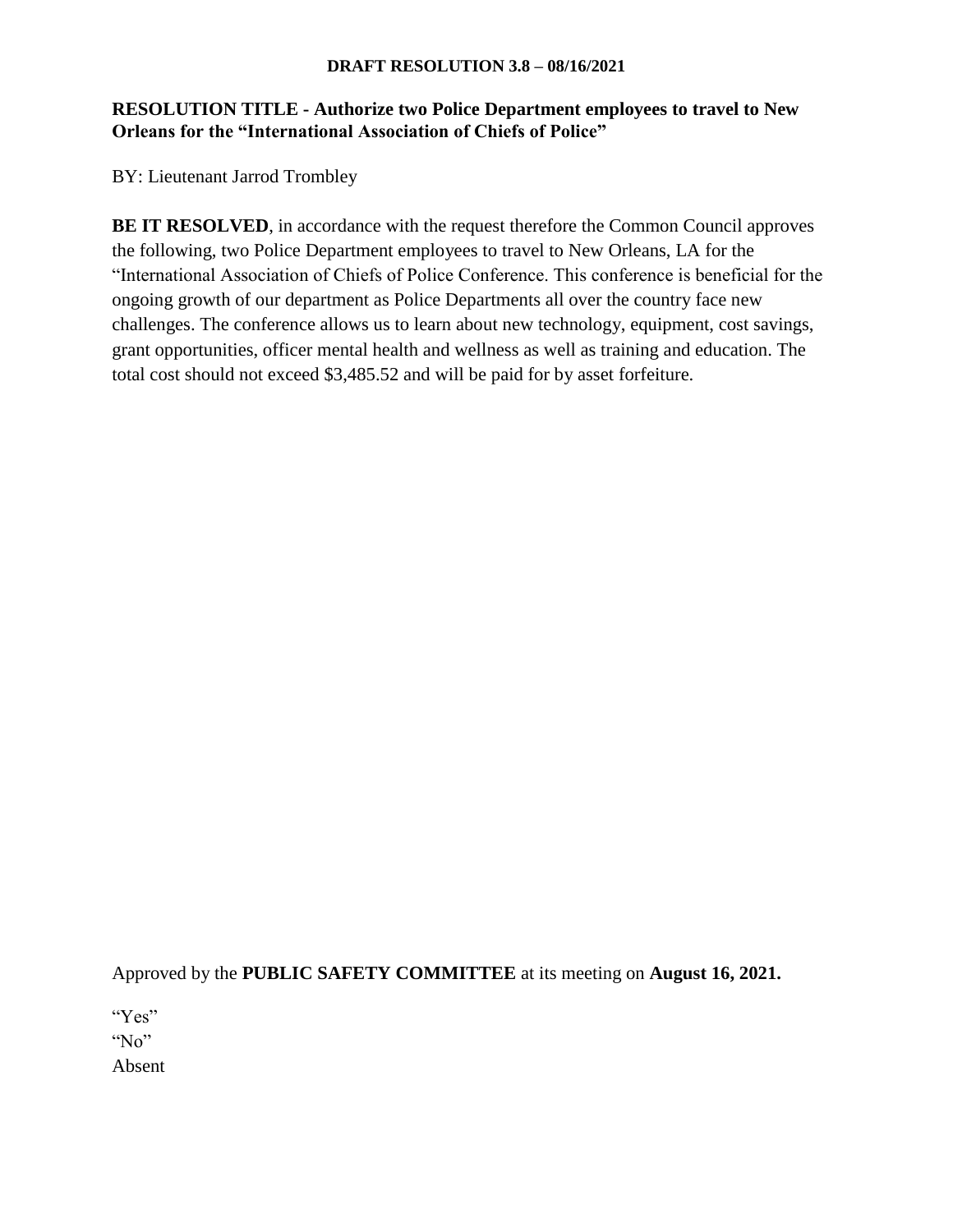## **RESOLUTION TITLE-Budget Transfer – General Fund Police Fees for Services-Insurance Deductible**

BY: Richard Marks

**WHEREAS**, the 2021 General Fund budget does not makes appropriations for insurance deductible cost in settlement of a claim for misconduct in the police department; and

**WHEREAS**, the request is to provide for appropriations for 2021 pursuant to the settlement agreement to pay the insurance carrier for the claim deductible amount;

## **NOW, THEREFORE, BE IT RESOLVED, the Common Council Authorizes the City Chamberlain to adjust the General Fund budget, as follows:**

| Increase: General Fund – Police Fees for Services  | 13120000-4440 \$100,000.00 |              |
|----------------------------------------------------|----------------------------|--------------|
| Increase: General Fund – Appropriated Fund Balance | 1-0590                     | \$100,000.00 |

To provide appropriations for unbudgeted cost for the insurance deductible expense for the settlement of the claim against the City for police misconduct. The budget adjustment provides for the increase in appropriations and the increase in appropriated fund balance for these unbudgeted costs which will increase the total General Fund budget by \$100,000.00 for 2021.

Approved by the **PUBLIC SAFETY COMMITTEE** at its meeting on **August 16, 2021.**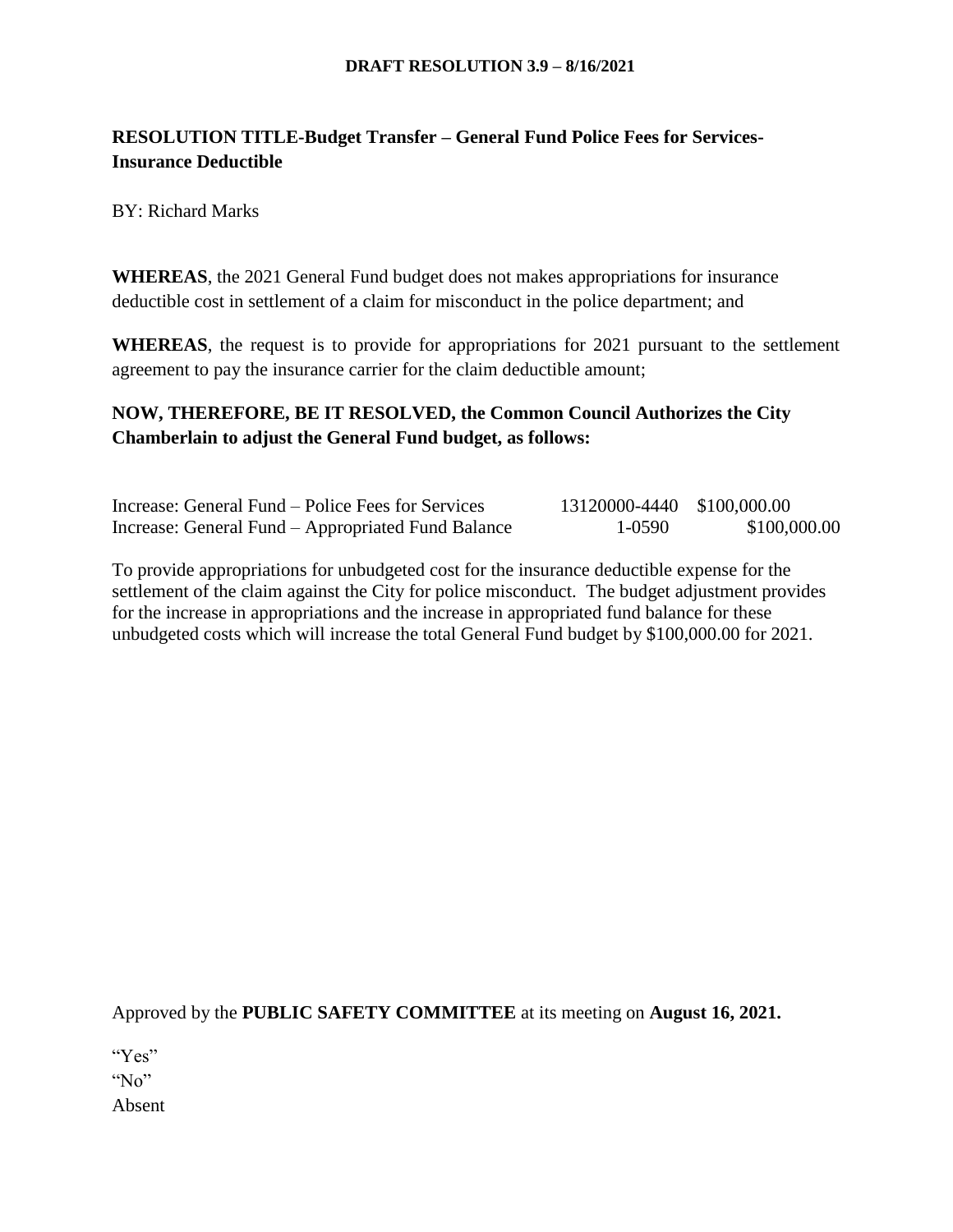#### **DRAFT RESOLUTION 4.4 – 08/16/21**

# **RESOLUTION TITLE: AUTHORIZING REVISING CAPITAL PROJECT H5110.78 – 2021 PUBLIC SERVICE BUILDINGS**

WHEREAS, the Capital Expenditure Plan adopted January 7<sup>th</sup>, 2021, includes a Public Service Buildings category, and

**WHEREAS**, the Infrastructure Division desires to establish a 2021 Public Service Buildings project for items included in the Public Service Buildings category of the Capital Expenditure Plan adopted Janaury7th, 2021, and

**WHEREAS,** the cost of the 2021 Public Service Buildings project has been estimated by the Infrastructure Division for the costs of the planned expenditures to purchase items included in the expenditure plan for 2021, and is being further revised to include additional items from the capital expenditure plan, as follows:

|                                                                                            | 2021<br><b>Capital</b><br><b>Cost</b> | 2021<br><b>Estimated</b><br>Cost | 2021<br><b>Revised</b><br>Cost      | 2021<br><b>Revised</b><br>Cost      |
|--------------------------------------------------------------------------------------------|---------------------------------------|----------------------------------|-------------------------------------|-------------------------------------|
| DPW boiler system replacement \$<br>Fire Station1 - ramp<br>Fire Station $2 - \text{ramp}$ | 200,000                               | \$200,000                        | 380,000<br>\$                       | 380,000<br>\$<br>60,000<br>40,000   |
| Total                                                                                      | \$<br>200,000                         | 200,000<br>\$                    | \$380,000                           | \$480,000                           |
| Project Funding:                                                                           |                                       |                                  |                                     |                                     |
| <b>Water Fund</b><br>Sewer Fund<br><b>General Fund</b>                                     | \$<br>66,667<br>66,667<br>66,666      | \$<br>66,667<br>66,667<br>66,666 | 126,666<br>\$<br>126,667<br>126,667 | 126,666<br>\$<br>126,667<br>226,667 |
| Total                                                                                      | 200,000                               | 200,000                          | 380,000<br>\$.                      | 480,000                             |

Now therefore,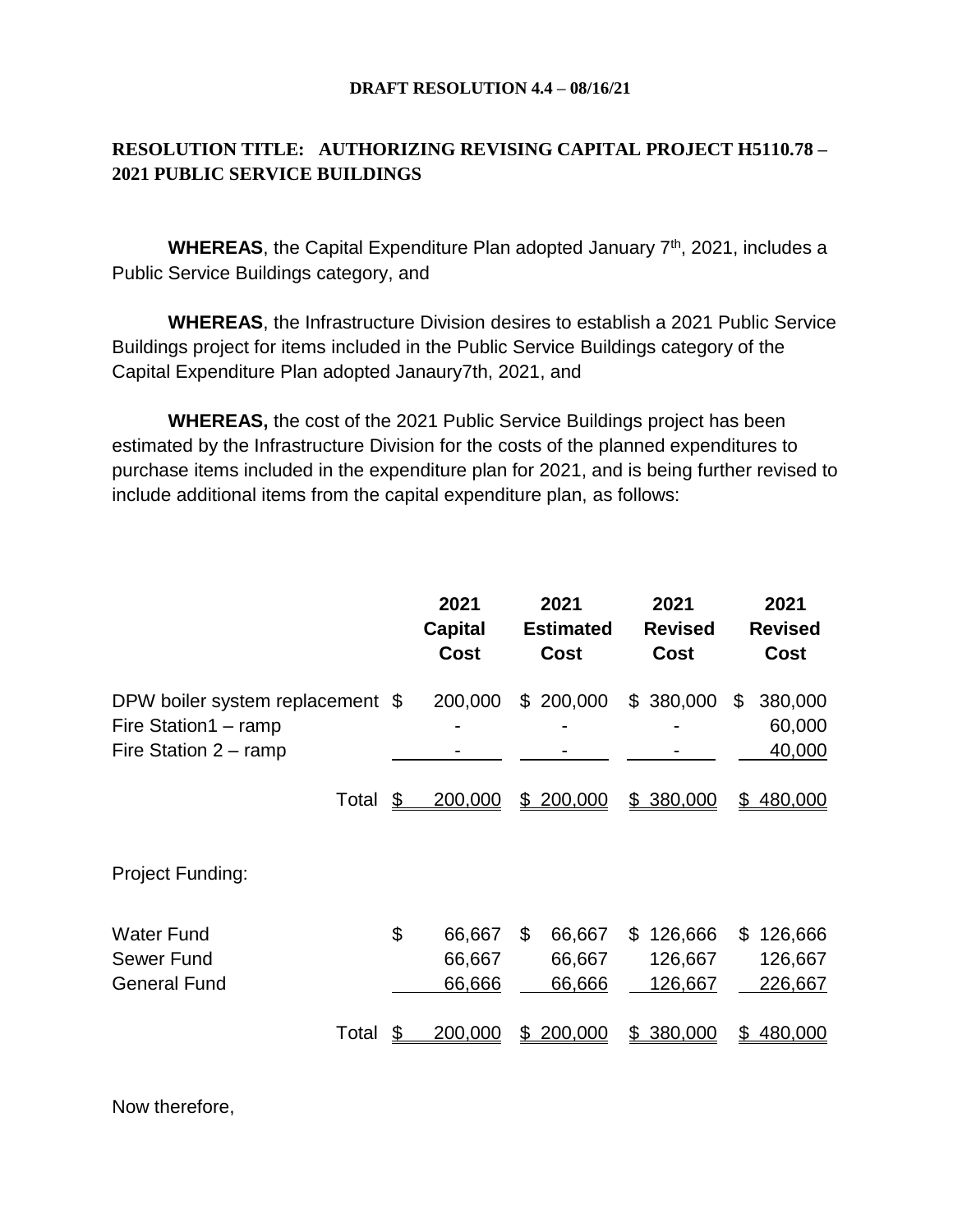**BE IT RESOLVED**, by the Common Council of the City of Plattsburgh, New York, this 19<sup>th</sup> day of August 2021, as follows:

- 1) That, the amount of Four Hundred Eighty Thousand and 00/100 (\$480,000.00) Dollars is hereby appropriated for the capital project **2021 Public Service Buildings (H5110.78)** for the revised cost of the equipment listed above and is hereby authorized to be expended for such purpose.
- 2) That, One Hundred Twenty-six Thousand Six Hundred Sixty-six and 00/100 (\$126,666.00) Dollars of such appropriation be provided by the Water Fund.
- 3) That, One Hundred Twenty-six Thousand Six Hundred Sixty-seven and 00/100 (\$126,667.00) Dollars of such appropriation be provided by the Sewer Fund.
- 4) That, Two Hundred Twenty-six Thousand Six Hundred Sixty-seven and 00/100 (\$226,667.00) Dollars of such appropriation will be provided by the General Fund.
- 5) That, this resolution takes effect immediately.

Approved by the **PUBLIC SAFETY COMMITTEE** at its meeting on **August 16, 2021.**